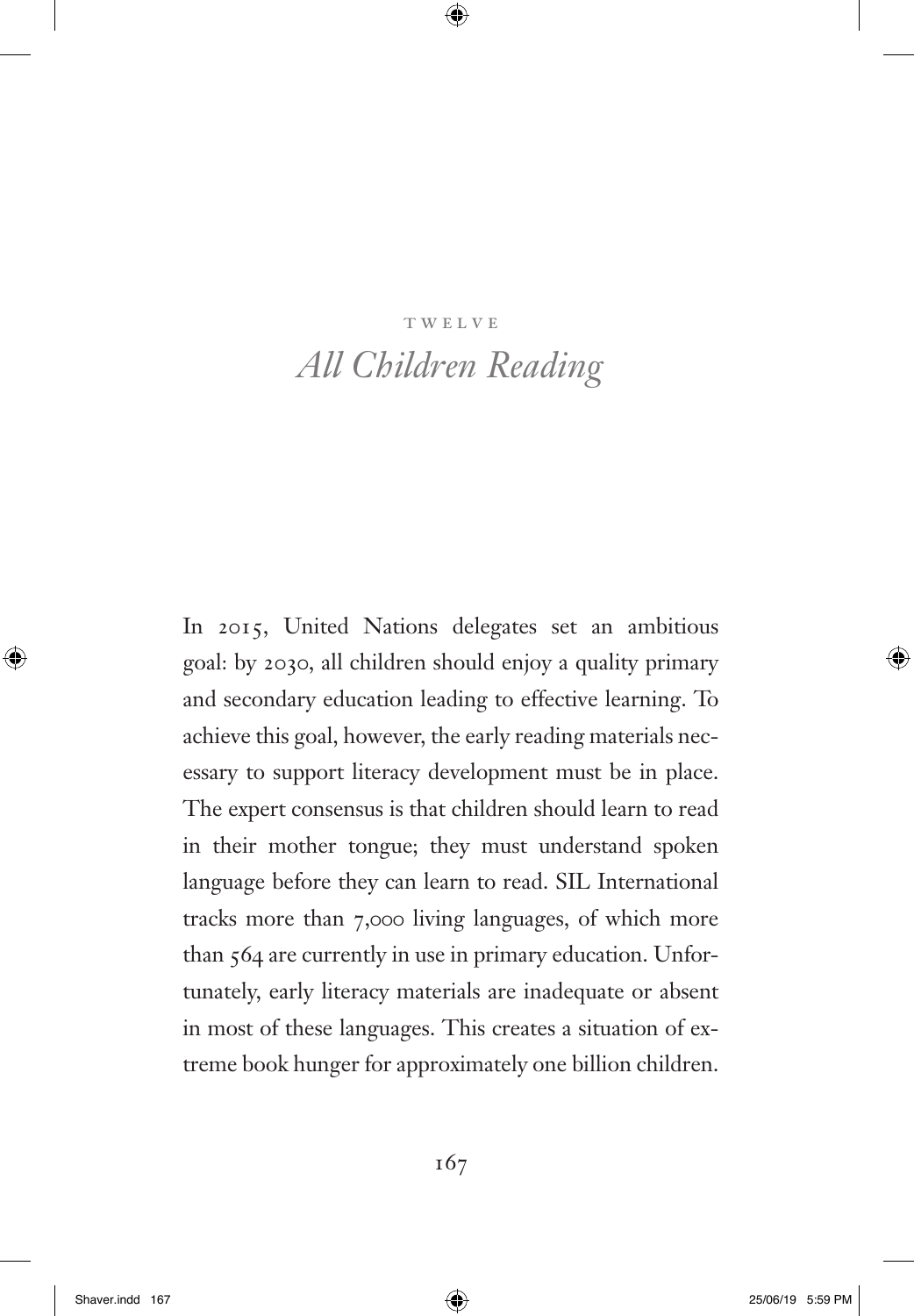How many new titles are needed to fill this gap? Children might do with as few as fifty books in their first year of reading. As they begin to develop fluency, however, many more titles are needed. By my estimate, a thousand picture books in each language is an appropriate target for a minimally adequate supply of children's literature to achieve reading fluency. (This is also Room to Read's target figure for stocking a school library.) Approximately 500 neglected languages are currently used in primary education, which generates a total of more than 500,000 new titles needed. Existing efforts by nonprofit publishers have so far created several hundred quality picture books. Perhaps half of these were openly licensed, resulting in several thousand additional translations; less than 1 percent of the need. Clearly, a dramatically more efficient approach to title development is needed.

This chapter sketches out a vision for how existing actors and new partners can meet the global need for multilingual children's literature within a decade. This strategy begins with mass translation of existing children's books, enabled by one or more of the copyright solutions detailed in the previous chapters: permissions, fair use, exceptions, and open licensing. Once the titles are translated, a second challenge remains: expanding distribution strategies so that a billion children can get their hands on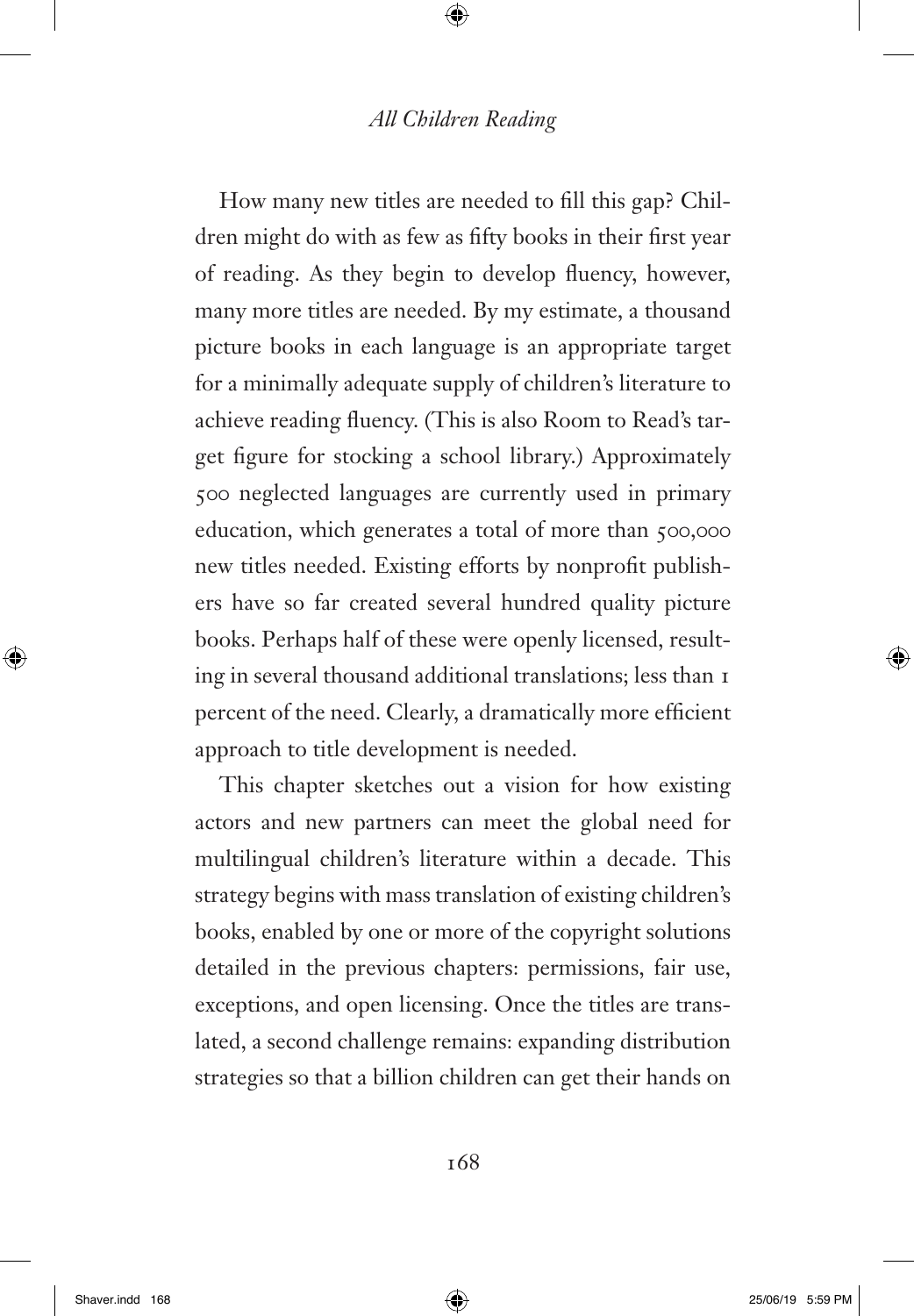these books. Here, it will be essential to take full advantage of both digital and print formats, through both nonprofit and commercial distribution venues.

# Mass Translation

To reach global scale, nonprofit publishing must fully leverage existing resources. There is no shortage of gorgeously illustrated children's titles. In English alone, more than 50,000 picture books are in print. Not all of these titles are culturally appropriate for use in developing countries, but a minority are—well more than the one thousand needed for an adequate children's literature. The problem is simply that these are being published in too few languages. Translation is the most direct, costeffective, and rapid solution to this problem.

Although automatic machine translation is now very advanced for a few languages, translations into neglected languages still rely on human labor. Pratham Books reports paying around fifty dollars per translation through a partnership with Translators Without Borders. At this low rate, 500,000 paid translations would cost around \$25 million. Additional strategies can lower this cost even further. A single translation can be adapted to serve one or more lower reading levels much more easily than translating a new story from scratch. Once a 1,500-word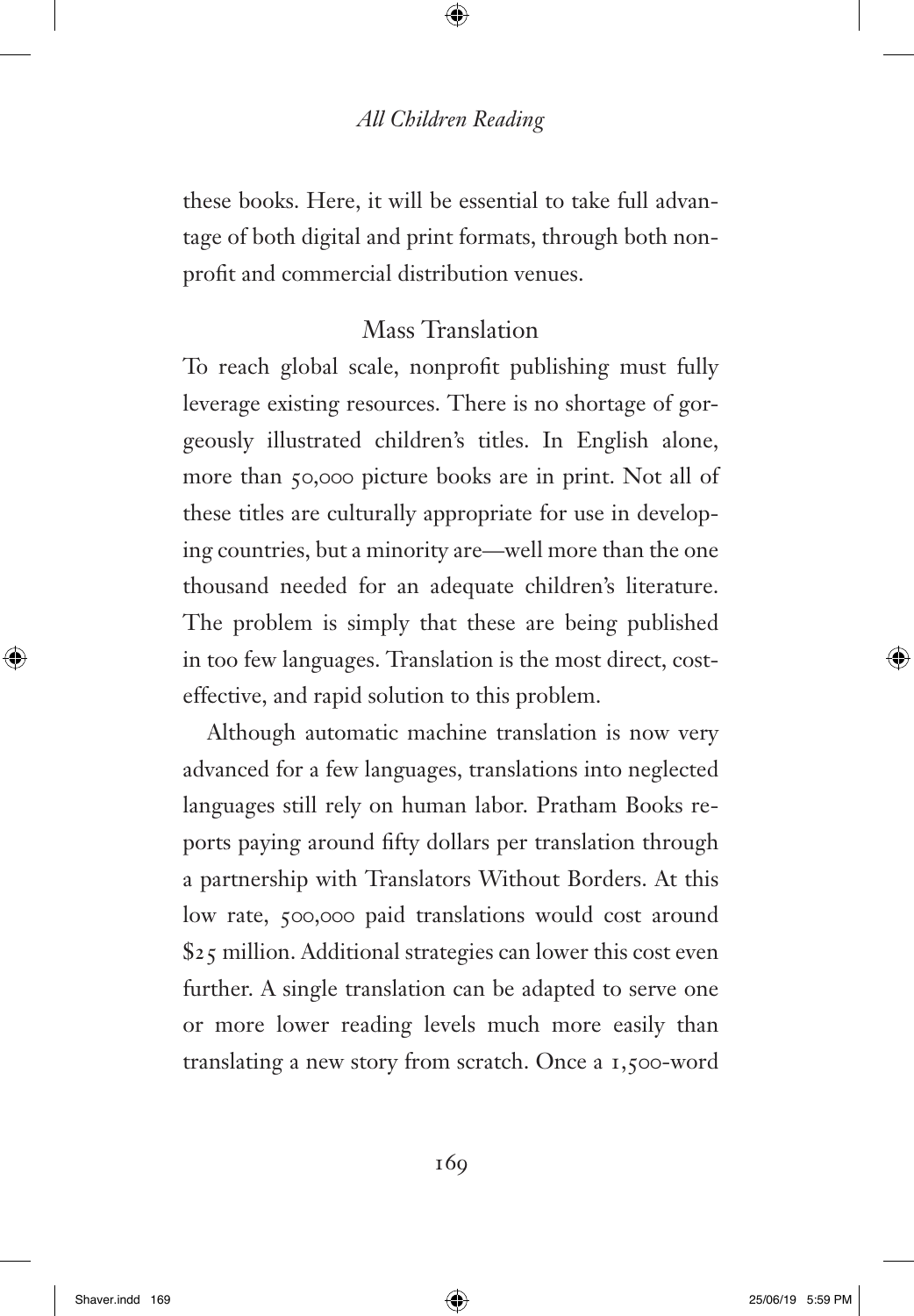story is translated, a 750-word and a 250-word version can be created easily by simplifying the text. Additionally, a good starting point would be to translate into just one hundred languages; this would be sufficient to serve 80 percent of all children. Local volunteers could continue the work of translating books from any of the initial one hundred languages into the lesser-spoken ones. Combining these techniques would reduce the cost to under \$1.5 million.

Moving past the first hundred languages to smaller and smaller language communities, it becomes less and less practical to pay for translations, even on a discounted basis. Crowdsourced translation can pick up where paid translation leaves off. Pratham Books, African Storybook Project, and SIL International have all developed online platforms to help ordinary community members translate storybooks. Because user-friendly software already exists, the true challenge is mobilizing enough people to use it. Language development organizations and teacher education programs might provide the necessary infrastructure to develop a critical mass of amateur translators. Facebook might also provide an effective means of targeting users in specific language communities to recruit them as online volunteer translators.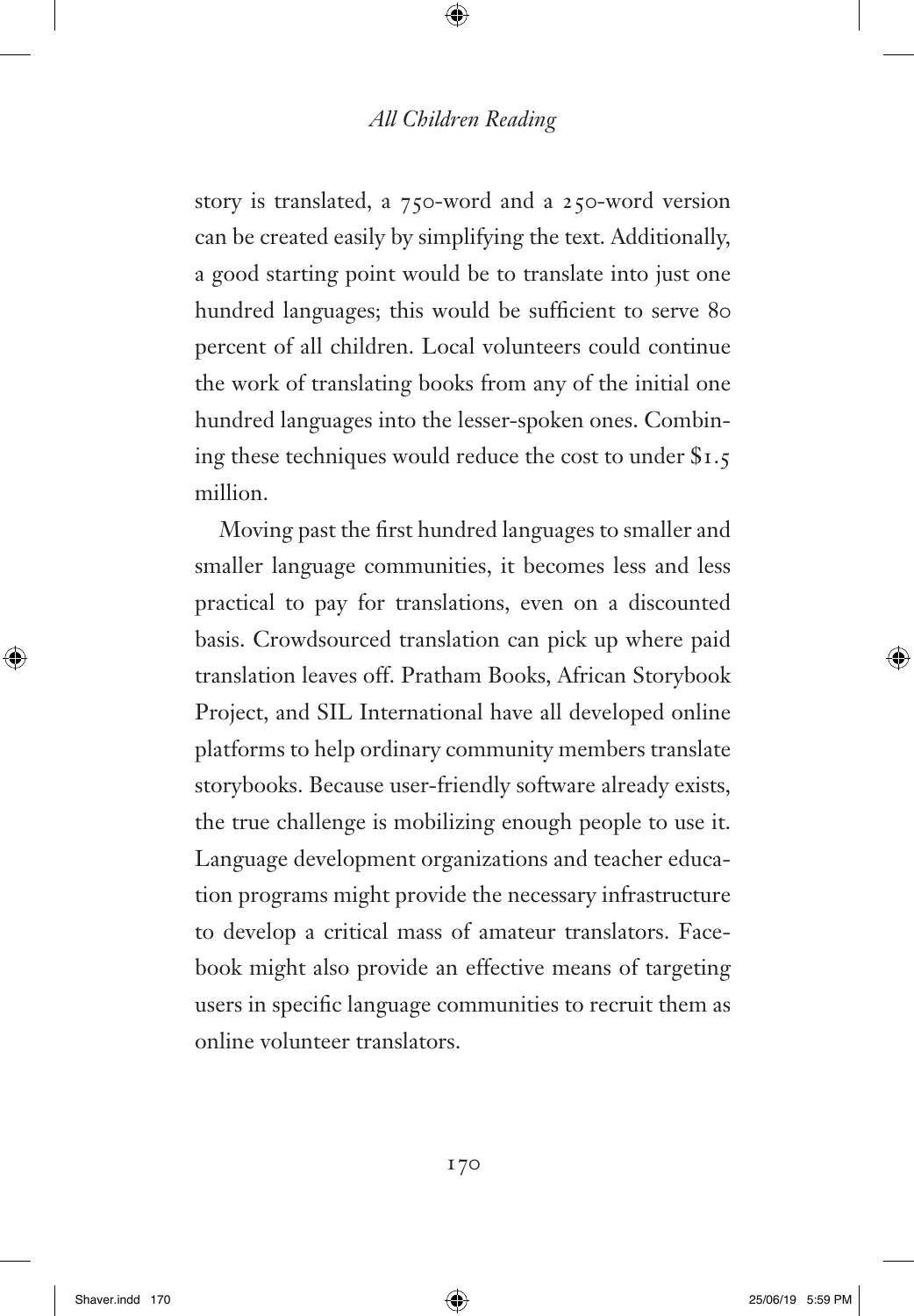#### Selection Criteria

Most American stories are not ideal for global use, but a minority are. Stories starring animal characters, both traditional tales such as *Aesop's Fables* and modern ones like *The Gruffalo,* work in any region of the world. Science and nature titles also travel well. The visually spectacular animals in *What Do You Do with a Tail Like That?* by Steve Jenkins need not be locally familiar in order to delight a child. Culturally specific titles can also work globally, and serve to represent the world's diversity. *Imani's Moon, Manjhi Moves a Mountain,* and *Drum Dream Girl* are set in Kenya, India, and Cuba, respectively; but all are easy for any child to relate to. Folk tales such as Tomi dePaola's *Strega Nona* and *The Legend of the Blue Bonnet* also travel well.

I conducted a sampling of English-language picture books to see what percentage of existing titles might be appropriate for global use. I focused on the four categories of books most likely to travel well: science and nature titles, animal stories, folk tales, and multicultural books. Within each category, I sampled one hundred titles to see how many met the following selection criteria for mass translation: 1) an engaging story or concept, 2) highquality illustrations, and 3) the illustrated characters and settings are not specific to an affluent, white, or Western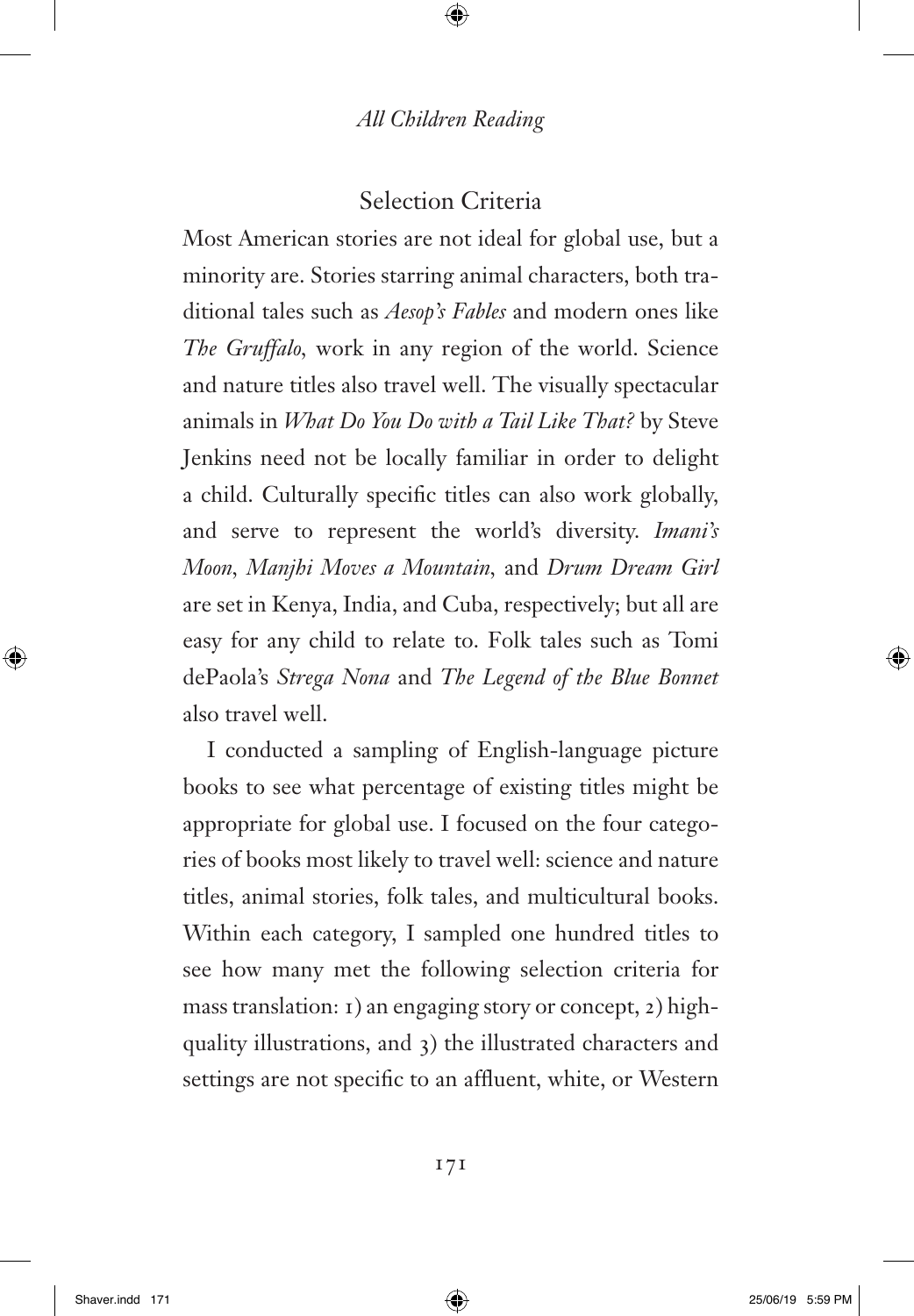demographic. My survey confirmed that at least 7,000 good candidates for mass translation exist: more than 500 folk tales, 750 multicultural titles, 1,000 science and nature titles, and more than 5,000 stories featuring animal characters. This is far more than the number needed.

Even a few hundred stories, adapted to different reading levels, could serve as the backbone of a global children's literature for billions of readers. Given this, quality standards should be particularly high. The effort should prioritize delightful titles with gorgeous illustrations. Children should be excited to read these stories over and over. Attention should also be paid to the ethical messages they communicate. In all cultures, stories are used to cultivate ethical values in the next generation. Kindness, generosity, bravery, hard work, studiousness, and service to others are virtues valued in all cultures. The United Nations' Sustainable Development Goals also specifically call for education to promote nonviolence, gender equality, global citizenship, sustainable lifestyles, human rights, and respect for cultural diversity. A new global canon of children's literature should subtly promote these international values.

#### Clearing Rights for Translation

Commercial publishers have repeatedly demonstrated their willingness to grant free permissions for nonprofit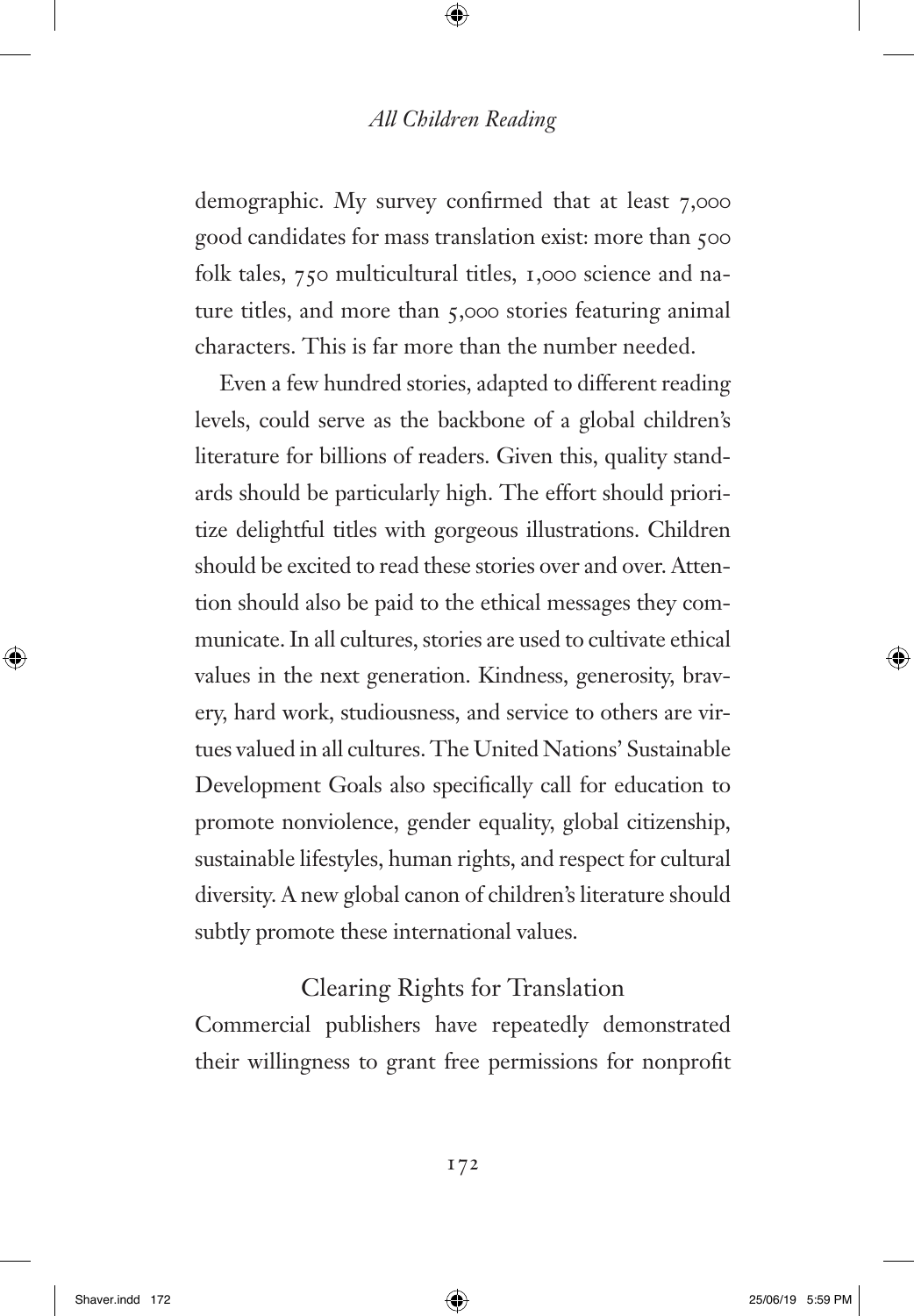purposes. Unfortunately, it is incredibly inefficient for publishers to award charitable licenses on a one-off basis. As detailed in the previous chapters, this problem has been overcome in other contexts through reliance on blanket permissions, fair use, specific copyright exceptions, and Creative Commons licenses.

The simplest approach would be for publishers to donate translation rights in a coordinated way. In a single contract, a commercial publisher could authorize translations for a dozen or a hundred books into thousands of neglected languages. The global need for source material could be met with as few as 250 titles. Each one could then be adapted into multiple reading levels to meet the goal of 1,000 translated titles per language. Obtaining rights to at least 500 titles would be desirable to ensure greater variety and options. Even at this higher level, any of the Big Five trade publishers could meet the global need single-handedly.

Through the permissions approach, publishers would provide the digital book files, eliminating the need for scanning and software manipulation to remove text from the images. Publishers could also contribute expertise and visibility to advance the project. If publishers are slow to grant permissions for whatever reason, the effort can fall back on fair use, though this entails legal risks that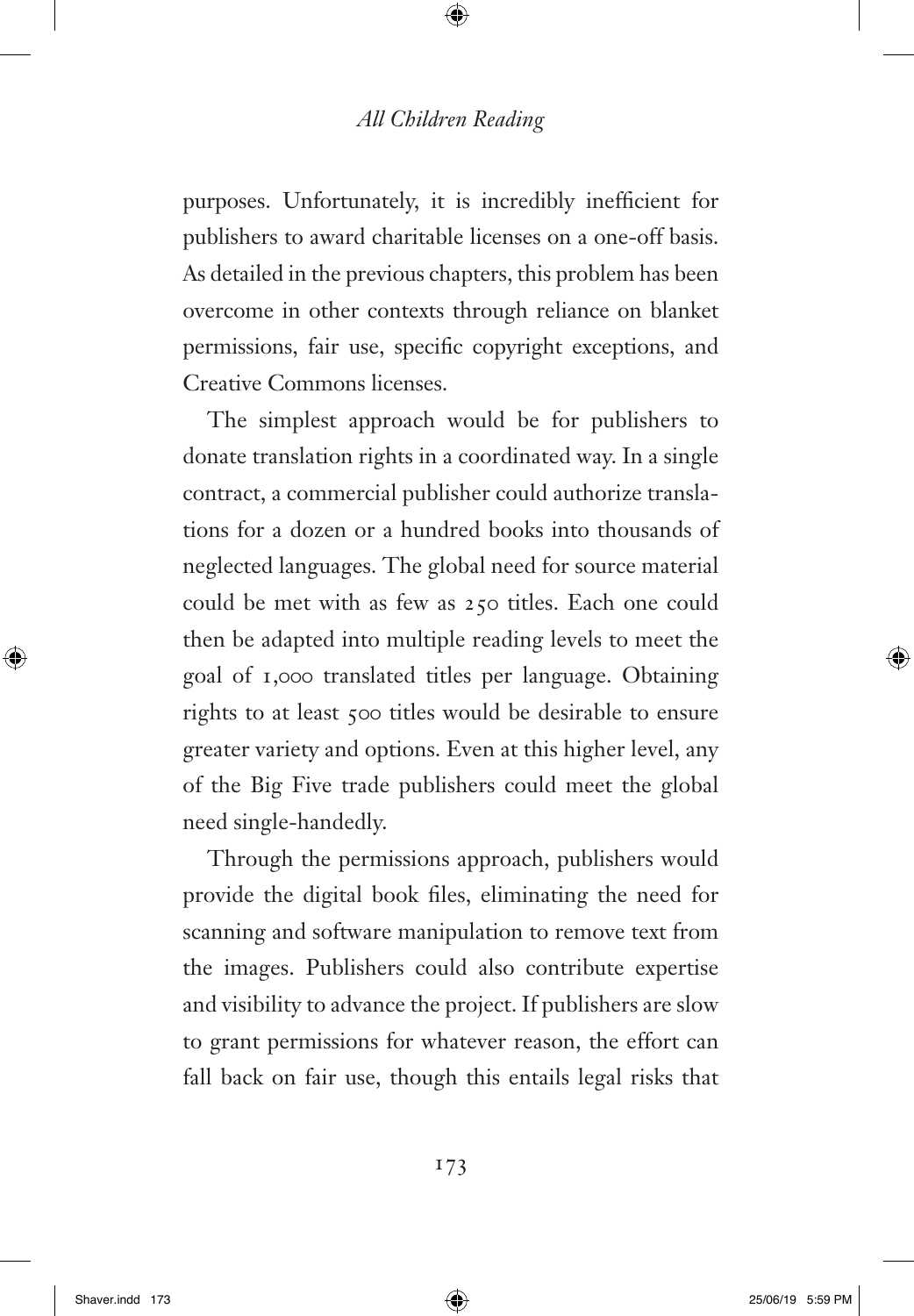must be carefully managed. New copyright exceptions would provide the strongest basis for efficiently clearing rights. A fourth alternative is for foundations to commission new titles, or purchase rights to existing ones, and place them on Creative Commons licenses. It is not strictly necessary to choose between these four strategies; all can be pursued in tandem.

# Funding Translation

One way to fund translation efforts is through foundation grants. Another is to shift resources currently spent developing early-grade textbooks. Although storybooks and textbooks are complementary, the dominant approach has been for national governments and international aid agencies to invest funds in textbook development, to the neglect of storybooks. The problem is that students with access to textbooks but not storybooks rarely become proficient readers.

It is quite possible, however, to teach reading without a textbook. In this approach, each student chooses a story from which to practice reading. The teacher provides group instruction in letter recognition, phonics, and other decoding strategies. The students practice reading for pleasure every day, either individually or in pairs. The storybook approach to reading instruction has several peda-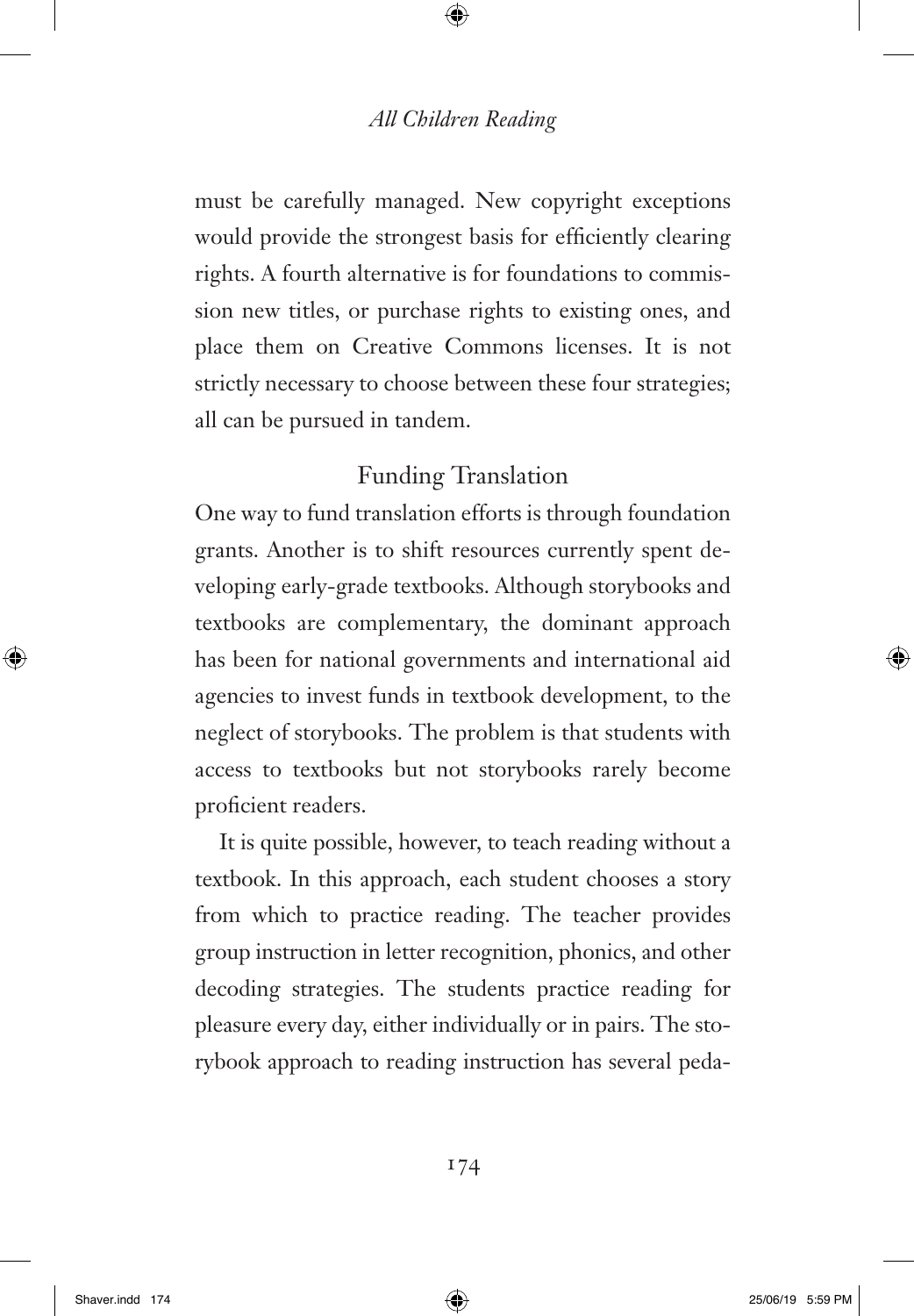gogical advantages. Ample research shows that students' motivation to read is higher when they are able to choose the book themselves. Picture books also allow students to select a book at a "just right" level of difficulty and to learn at their own pace. In contrast, students practicing reading from a textbook that is either too advanced or too basic for their individual skill level are not actually improving. For these reasons, many educators consider the storybookfocused approach to reading instruction superior to the traditional textbook method.

A storybook approach to teaching reading would also help address the unique challenges of multilingual classrooms. A typical teacher in urban Nairobi will have students whose families speak Swahili, Kikuya, Luhya, and Luo. Educators there will teach from an English or Swahili textbook, verbally translating into the other languages as best they can. With the storybook approach, however, the children can each read in their own language. Students can be paired or grouped by the language of choice to take turns practicing reading to each other. Common instruction would still be given in phonics and other decoding strategies applicable in any language. If the same title is available in multiple languages and levels, teachers can also lead shared activities related to the book's themes while each child reads the edition best suited to them.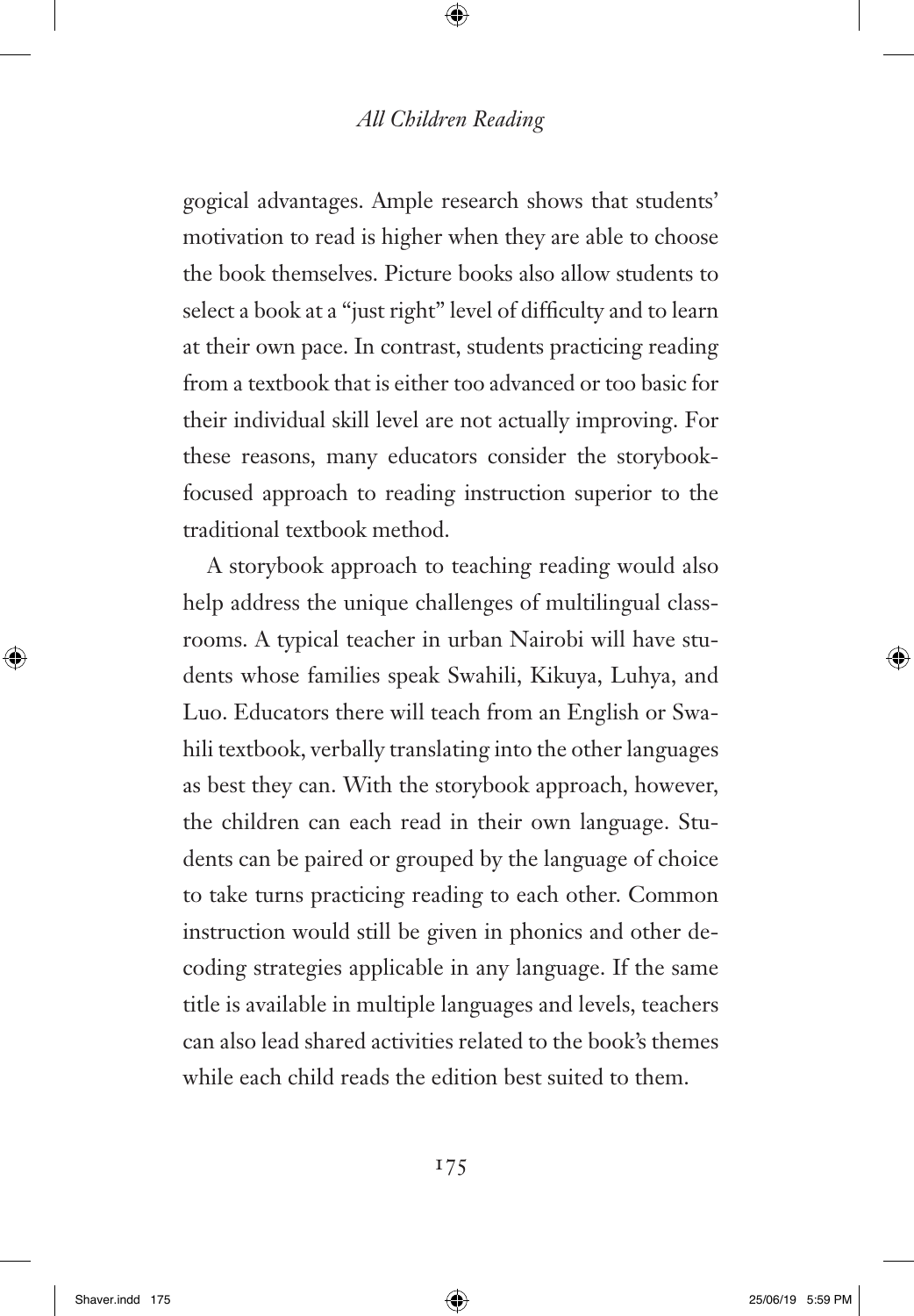#### From Development to Distribution

After translation, the hard work of distribution begins. Perhaps the best precedent for such an immense effort would be universal vaccination campaigns. Several differences, however, make books even more challenging to distribute. Whereas the same vaccine works for every child, half a million different titles must be made available, with the right book, in the right language, going to the right child. Additionally, each child needs to be vaccinated only once or twice in a lifetime, but children need regular access to books for many years. Once a coordinated vaccination campaign is completed, the disease is eradicated and efforts can cease. Printed books, however, fall apart and must continually be replaced.

Digital distribution is critical to overcoming these challenges. Half a million options can be stored in the cloud, to be conveniently searched and accessed anywhere in the world. Every family with a smartphone can possess an extensive home library. Digital books also do not fall apart and never need to be replaced. For these reasons, digital distribution is a necessary part of any strategy that hopes to someday declare book hunger to be eradicated; necessary, but not sufficient. Like any business intent on promoting higher consumption of its goods, we must seek to distribute in as many formats as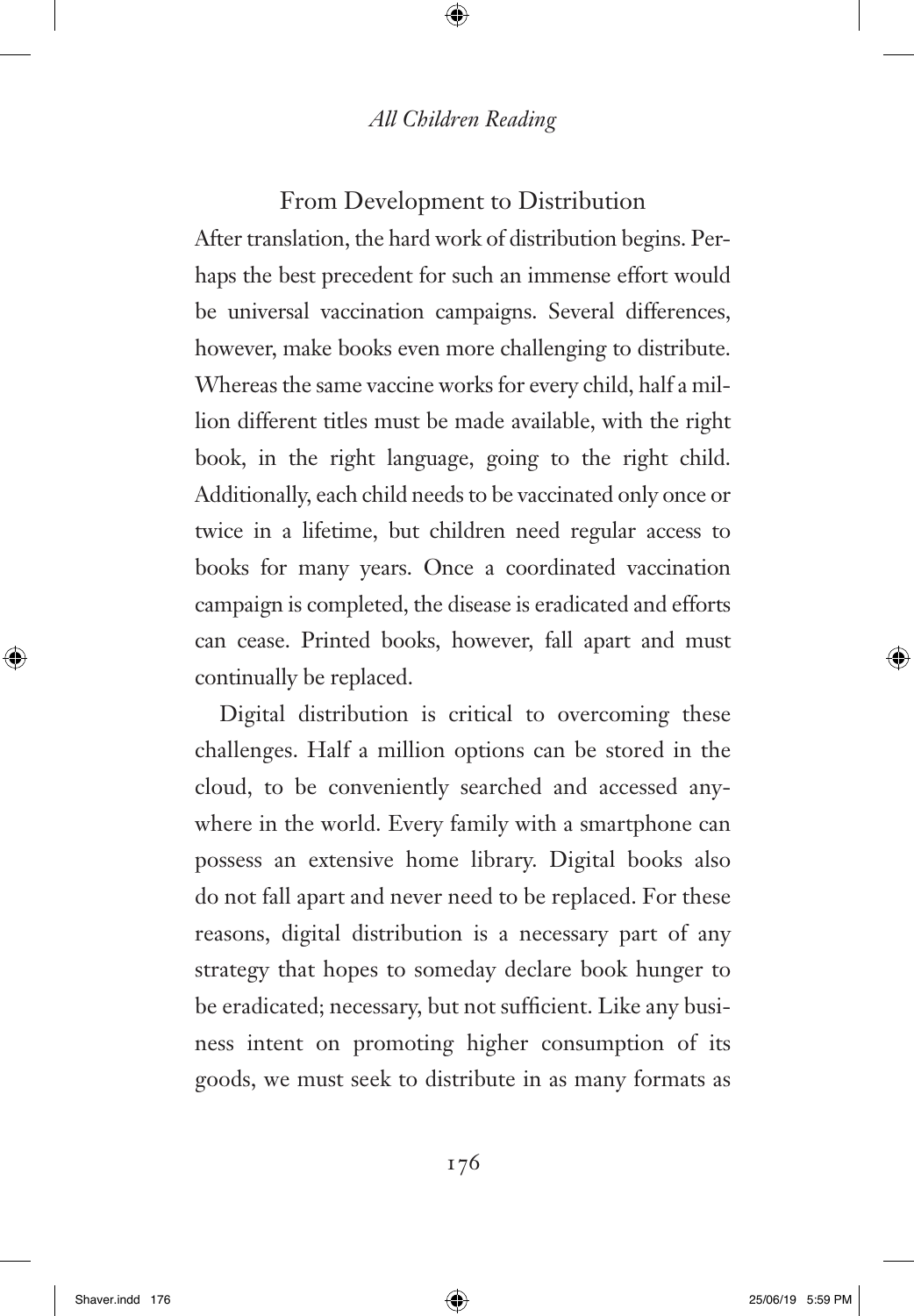possible, through as many channels as possible. Print distribution is also essential, and commercial distribution strategies can serve as a powerful complement to nonprofit ones.

# Digital Strategies

Not every family in the world has a smartphone and a data plan, but nearly every teacher does. Leveraging these existing resources is a cost-effective way to reach most school-age children. Even in very poor countries, school technology resources often permit children to read digital books from phones, tablets, or a projector. Teachers can also distribute book files for children to read at home on the family phone.

Digital distribution does not necessarily require a data plan or even Internet access. In India, some Pratham Books users copy book files onto mobile phone memory cards costing less than a dollar, using these to transfer stories from one phone to another, either locally or across long distances. Mobile memory cards can also be distributed at education conferences, alongside textbook distribution, in marketplaces and on street corners. As digital devices continue to become more powerful and less expensive, the capabilities of digital distribution will further increase.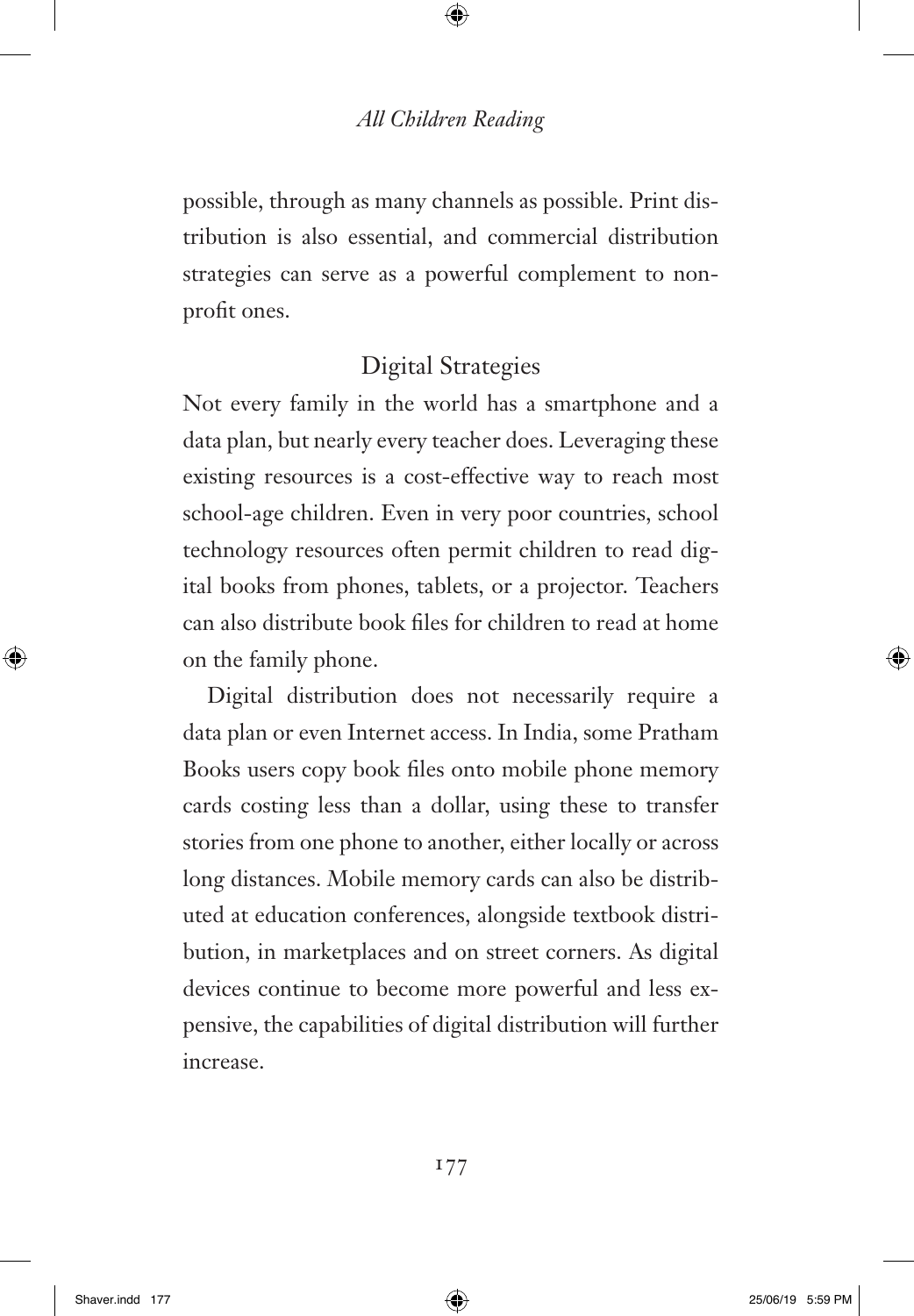Several digital library software platforms appropriate for use in developing countries already exist. Nabu.org, formerly known as Library for All, runs one of the best. Pratham Books, African Storybook Project, and the Global Book Alliance also offer attractive digital libraries focused on openly licensed stories. Worldreader currently serves more than a million readers in developing countries through its mobile app, and is capable of scaling to serve many times more.

The primary factor limiting digital distribution is neither hardware nor software, but awareness. However wonderful a resource, people cannot use it if they do not know it exists. National and state education departments will be an essential partner in making sure teachers know where to access free digital books. Developing-country governments routinely run public awareness campaigns through posters and radio, which could emphasize reading and explain how to access content. Facebook could be particularly effective for spreading multilingual storybooks, because its users are networked with others who speak the same language. Given the high demand for multilingual content, cell phone companies might also be interested enough to preinstall a reading app and zero-rate storybook downloads as a selling point. Every printed copy of a book can also serve as an advertisement for the online resources.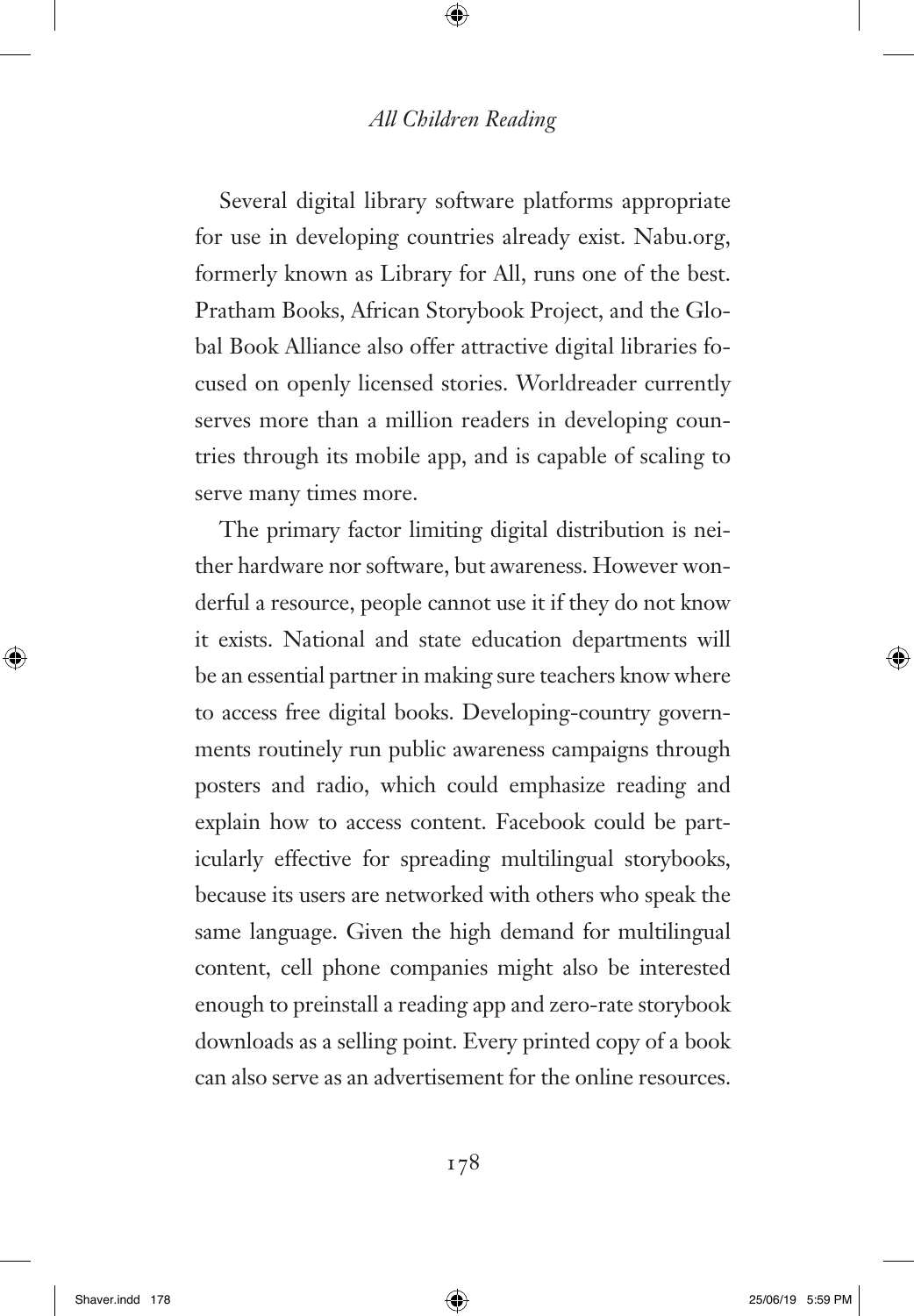### Print Strategies

Print strategies are no less important than digital ones. The primary way that less-well-off children access books in the United States is through their classrooms and school libraries. This will also be essential to reaching children in developing countries. In some countries, textbook distribution is highly efficient; printed storybooks could be distributed in the same way. In other countries, textbooks too often go missing as a result of corruption and theft. Either way, it would be a mistake to rely on schools as the only distribution route.

Getting print books into children's homes should be a top priority. Extensive research shows that book ownership has a powerful impact on reading, educational achievement, and future income. Imagination Library is already working on adapting its direct-to-home distribution model for countries without reliable postal systems. In Belize, the organization sends a shipping container of books every three months, then distributes the copies monthly through churches. Another approach to targeting vulnerable households could be to incorporate book distribution and shared reading into home visits by community health workers.

A variety of print formats should be used. Nonprofit publishers generally favor paperback binding, which is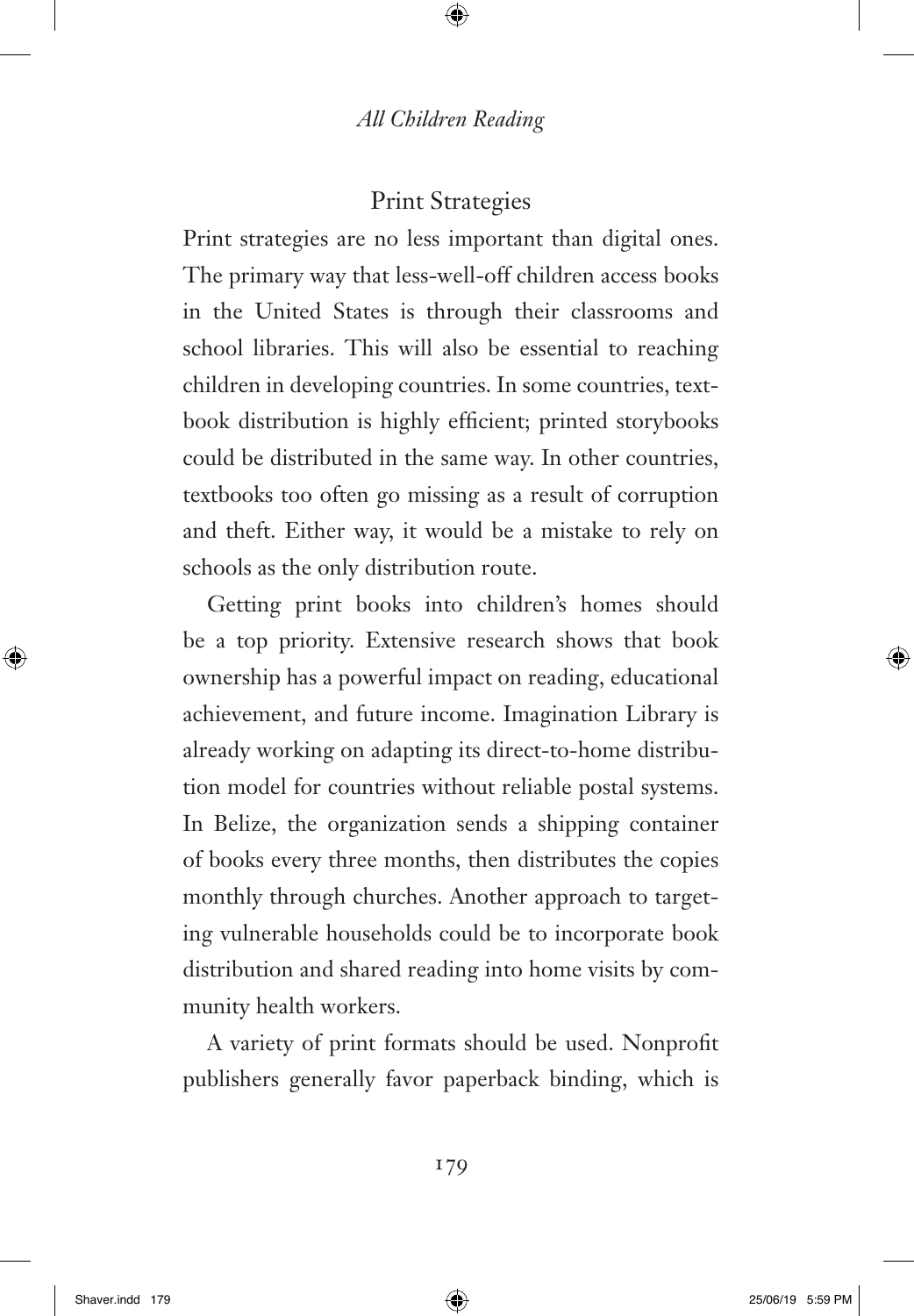cheaper both to print and to ship on a per-copy basis. Hardcover printing may be more economical in the long run, however, and should not be ruled out without a careful cost-benefit analysis. An even more durable material is the polyethylene fabric popularized by Indestructibles books. Their light weight and slim profile allow them to ship as cheaply as paperbacks, but they are even more durable than hardcover books. Yet another approach is to distribute storybooks on magazine paper, inside newspapers of the same language. Such fragile books would not survive much handling, but they would be incredibly cheap to print and distribute.

The primary challenge of print distribution is the complexity of supplying so many different versions in highly multilingual environments. The best solution to this problem lies in the strategy of mass customization. This approach waits until the last step in a supply chain to customize the product for each consumer. For example, wine bottles are sold in very few sizes and styles. Only once each batch of wine is prepared does a vineyard customize its bottles with a label unique to each wine. Apple's global smartphone distribution system provides a second example. Consumers can choose a variety of memory capacities and case colors, but each phone is fully assembled only once a particular order is paid for. Customizing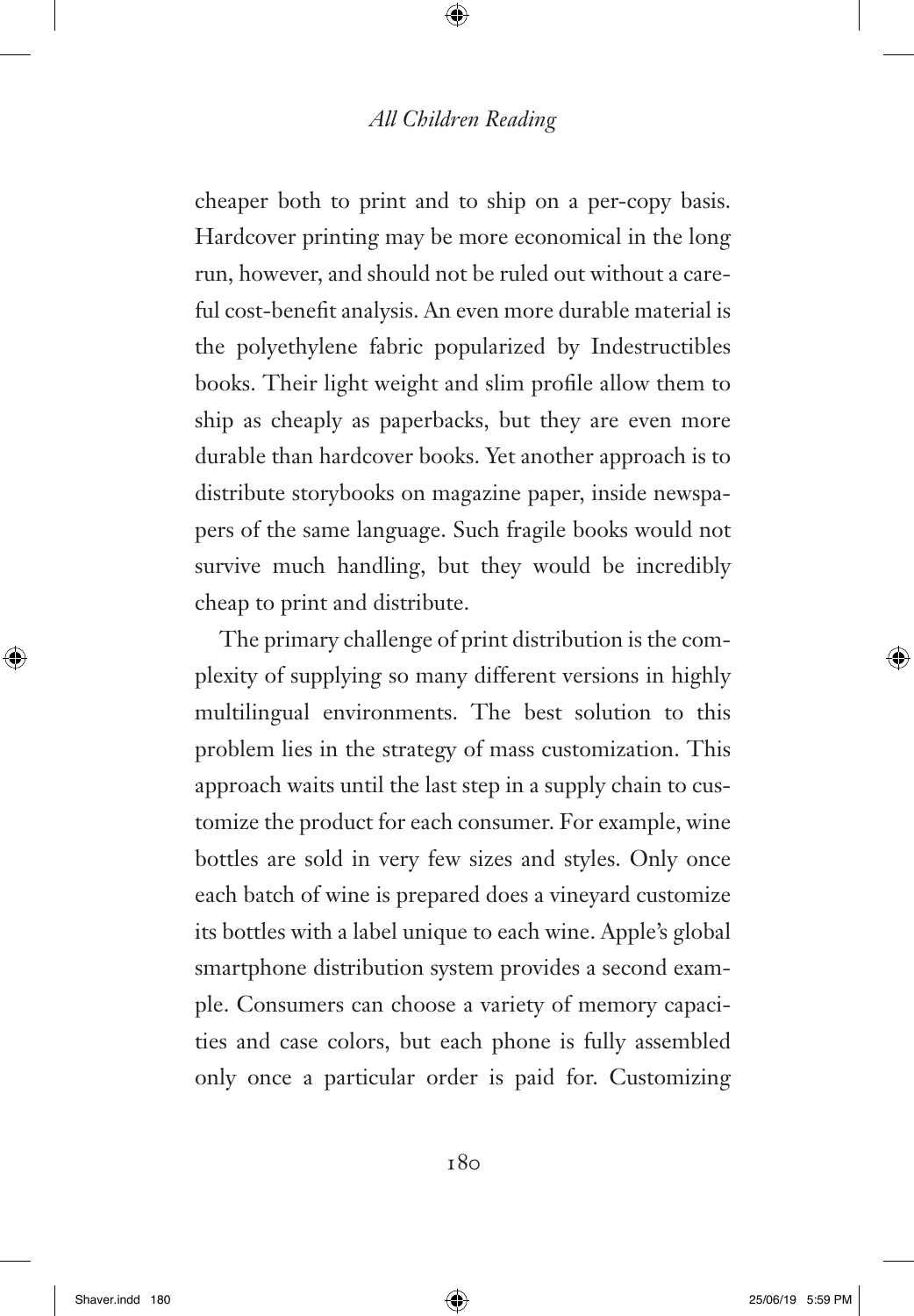products at the last step in the supply chain avoids the need to stockpile all possible combinations.

Similarly, a book distributor could warehouse two hundred titles with no text printed on the pages. Once a certain title, in a certain language, at a certain reading level is ordered, clear adhesive labels could be printed with the appropriate text. These labels could be affixed to each page by local employees with the relevant language skills. Alternatively, a school or library might take delivery of empty books with blank sticker sheets, to do their own printing and attaching. Through a global canon approach, the benefits of mass customization could extend worldwide. A limited selection of titles would be produced in huge quantities, allowing for economies of scale in printing and shipping. A few hundred titles could be customized into millions of unique versions to serve every language and level.

# Cost Recovery

Digital books can be shared for free, but when it comes to print distribution, cost-recovery strategies are key. No nonprofit raises enough money to give away billions of books as hard copies. To fund such extensive production and distribution efforts, it will be essential to leverage the ability and willingness of many families, schools, and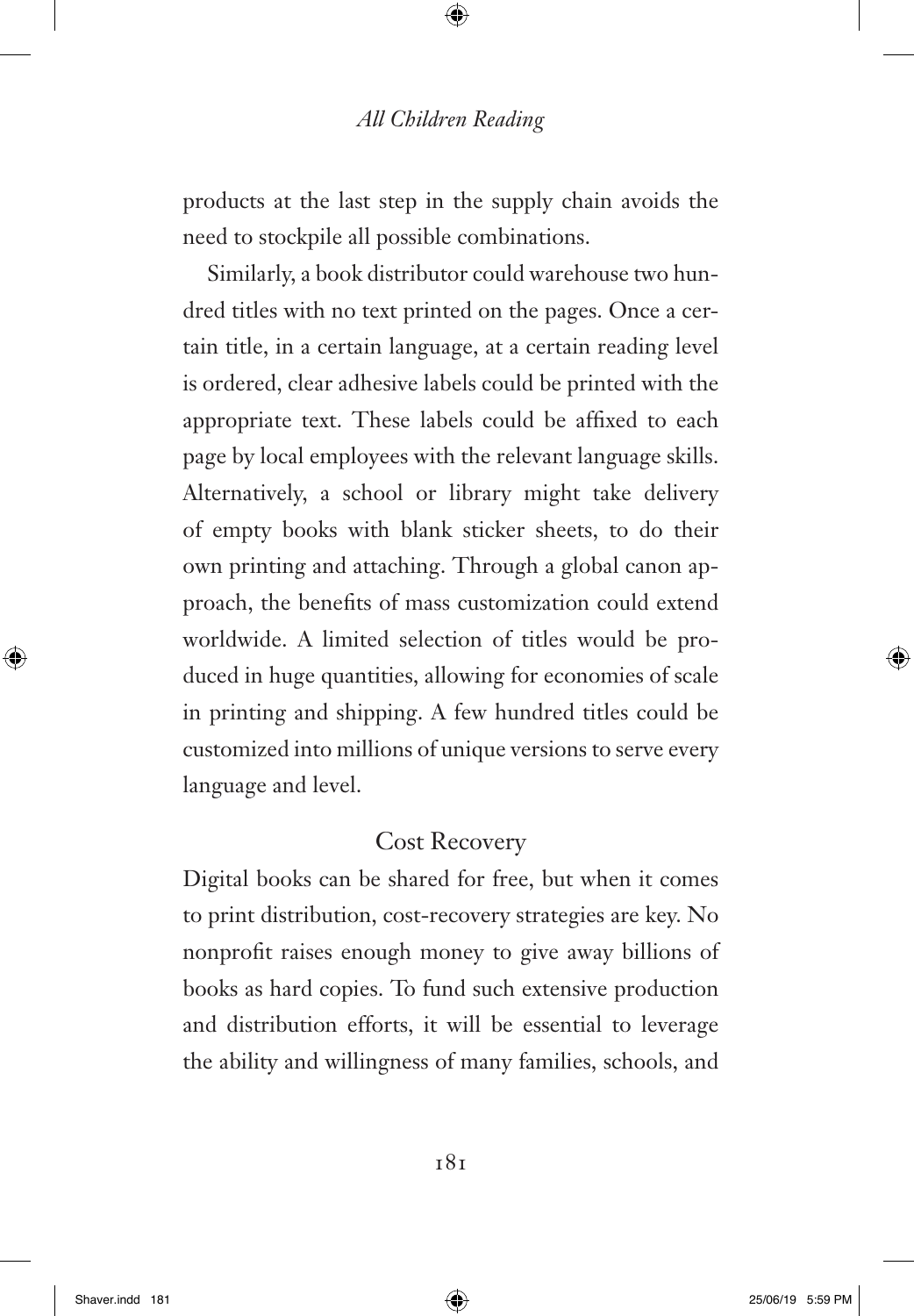nonprofits to purchase books, when the prices are set as low as possible. First Book has had great success with this model in the United States. In some countries, however, the law prohibits nonprofit organizations from selling goods.

An easier approach might be to eliminate taxes on sales of books in neglected languages. This would avoid the need for small mission-driven publishers and book dealers to legally organize as not-for-profit charities. If profit is not prohibited, additional methods of sustainable print distribution may emerge. Tiny shops could stock books in local languages. Neighborhood microentrepreneurs could open up book rental services from their home. Churches and other trusted community organizations might collect orders from families where postal delivery would be too expensive, perhaps as an institutional fundraiser. Peddlers might sell books on city sidewalks, in marketplaces, and door-to-door. Countries could still collect tax on commercial trade in books in English, French, and other profitable languages.

Enabling market-based print distribution requires special care for the method of clearing rights. Publishers donating rights in neglected languages should not insist on nonprofit distribution methods only. Many small mission-driven organizations in developing countries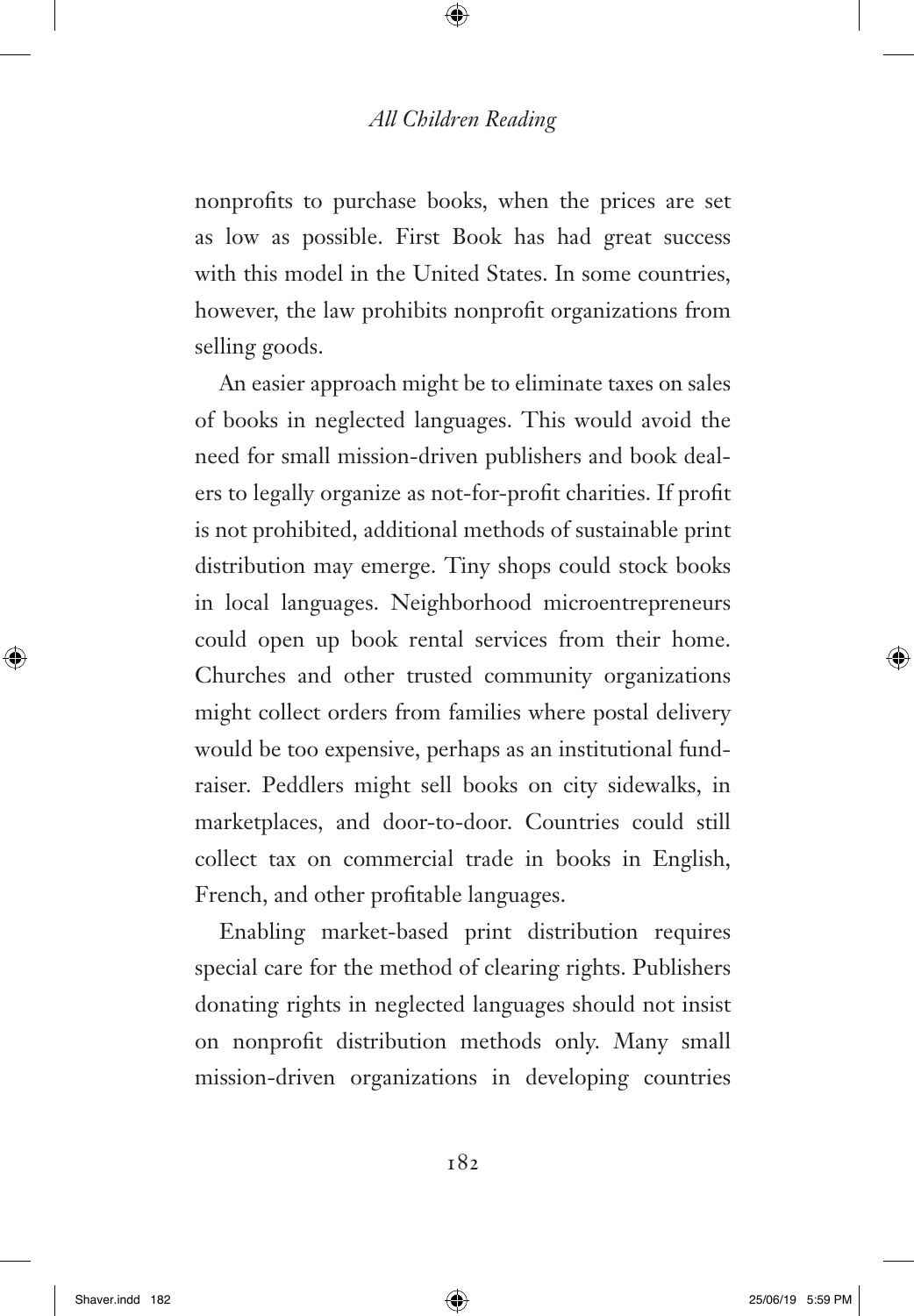organize as for-profit companies, even though they make little or no profit. Authors and nonprofits choosing open licenses to maximize the impact of their titles should avoid terms prohibiting commercial use. Fair use rulings and statutory copyright exceptions should be careful to provide room for low-cost distribution of translated materials. Markets fail miserably at creating mother-tongue reading material, but they excel at inexpensively producing and moving physical goods in an open and competitive environment. This strength should be leveraged.

# A Book in Every Hand

Music and cuisine are everywhere the product of cultural exchange and localization. This can become true of children's literature as well. Utilizing a global canon and mass translation strategy, we can realistically create an adequate book supply for 95 percent of the world's children within a few years. Time is of the essence—and not just to reach the 2030 goal of all children learning well. A strategy that takes another decade longer will come too late for hundreds of millions of children. The first key to this approach is solving the copyright licensing dilemma. Blanket licensing, fair use, copyright exceptions, and open licensing all hold the potential to unlock existing resources. Once translation is accomplished, digital